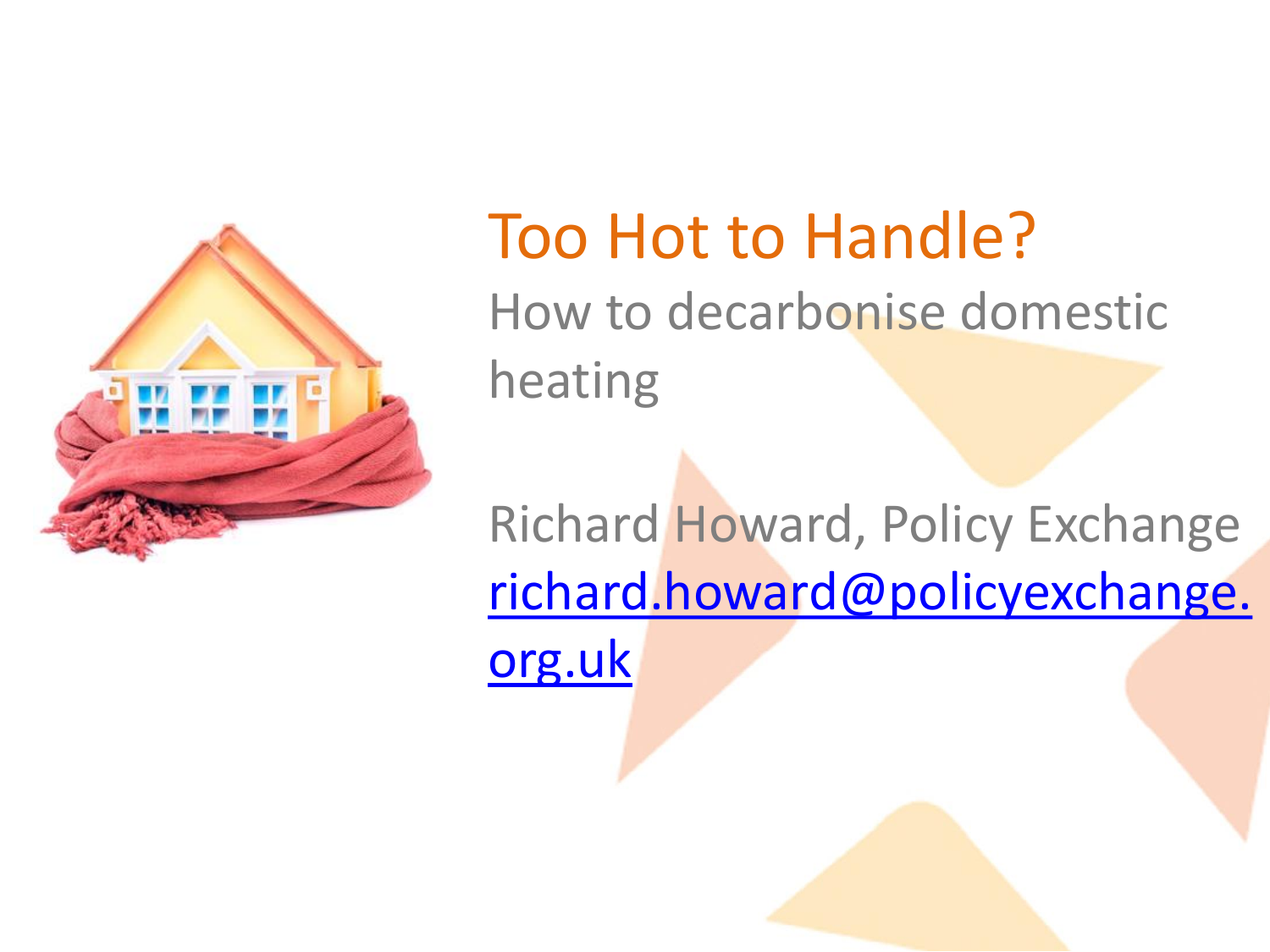## Context

- £32 billion pa spent on heat
- 48% total energy use

#### Figure 1.1: Energy consumption by end use and sector, 2013<sup>11</sup>



### Figure 1.3: Installed central heating by type, 1970-2012

• Gas heating in 23m homes

• 1/3 GHG emissions

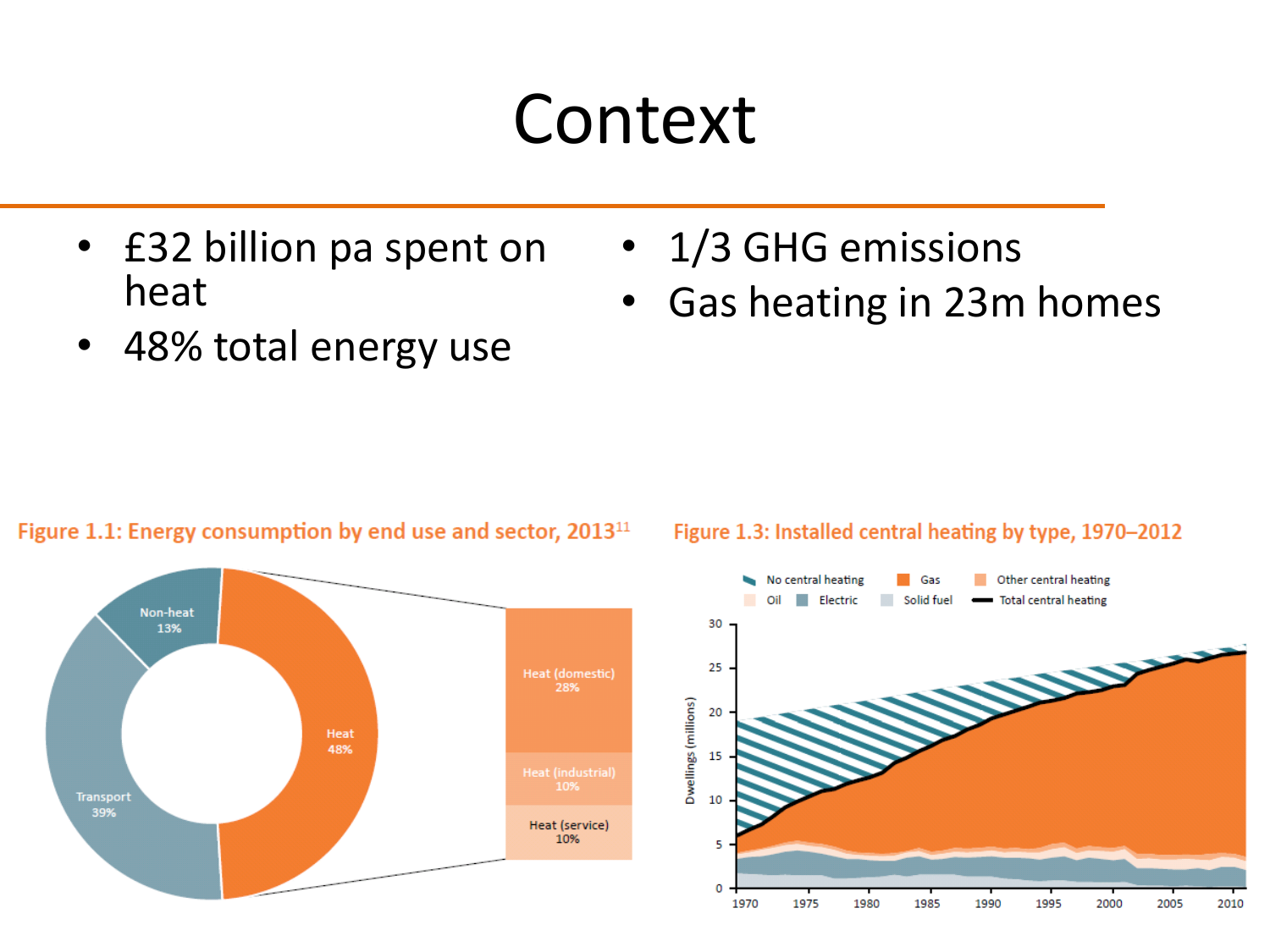## Context

- ↓25% domestic heat emissions 1990-2015 (↓20% weather corrected)
- ↑ # households
- $\downarrow$  heat / household
- $\downarrow$  carbon intensity of heating fuels

Figure 1.7: Change in emissions from domestic heating (including cooking), 1990-2015

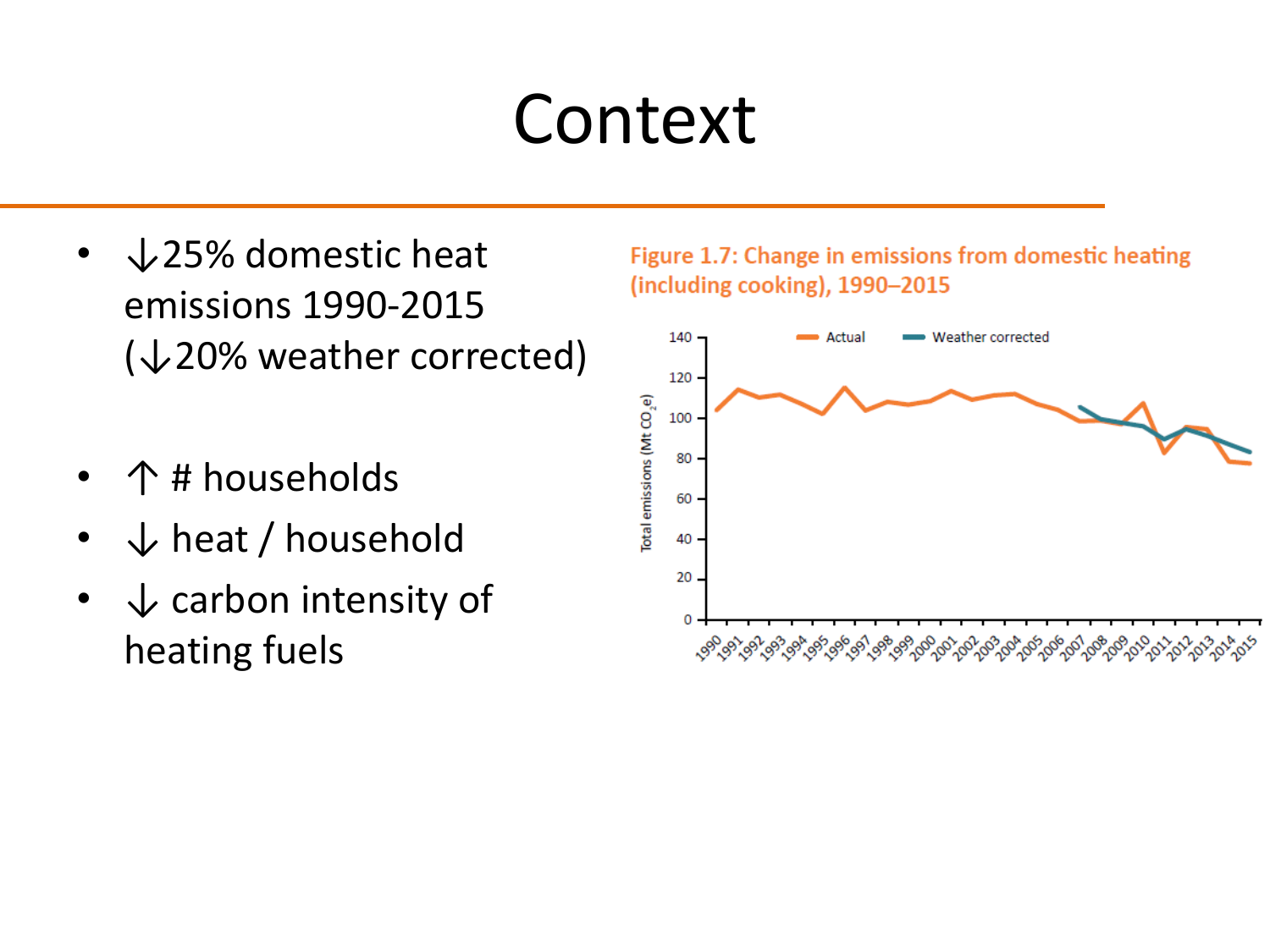# DECC Roadmaps (2012/13)

#### Figure 2.2: 2013 DECC Heat Strategy<sup>67</sup>



- 2050 mix = 85% heat pump, 10% heat networks, gas <5%
- Issues:
	- Picking winners
	- Peak demand
	- Network challenge
	- Cost/consumer
	- Supply chain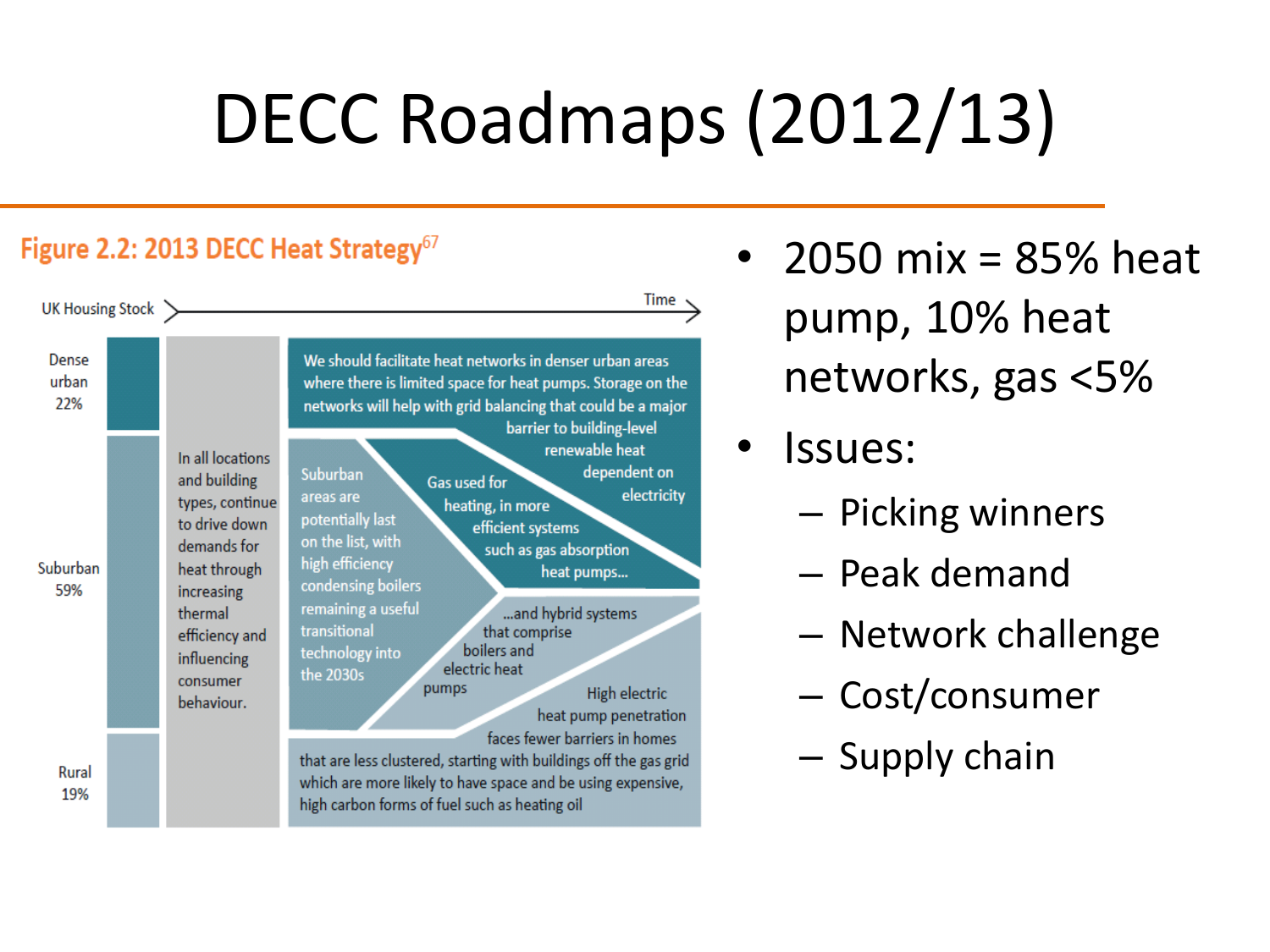## Key challenge: meeting peak demand

- Peak heat = 300GWs+
- Peak elec = <60GW
- $\triangleright$  Supply challenge
- $\triangleright$  Network challenge

Figure 2.4: Annual heat and electricity demand profile for  $2010^{71}$ 

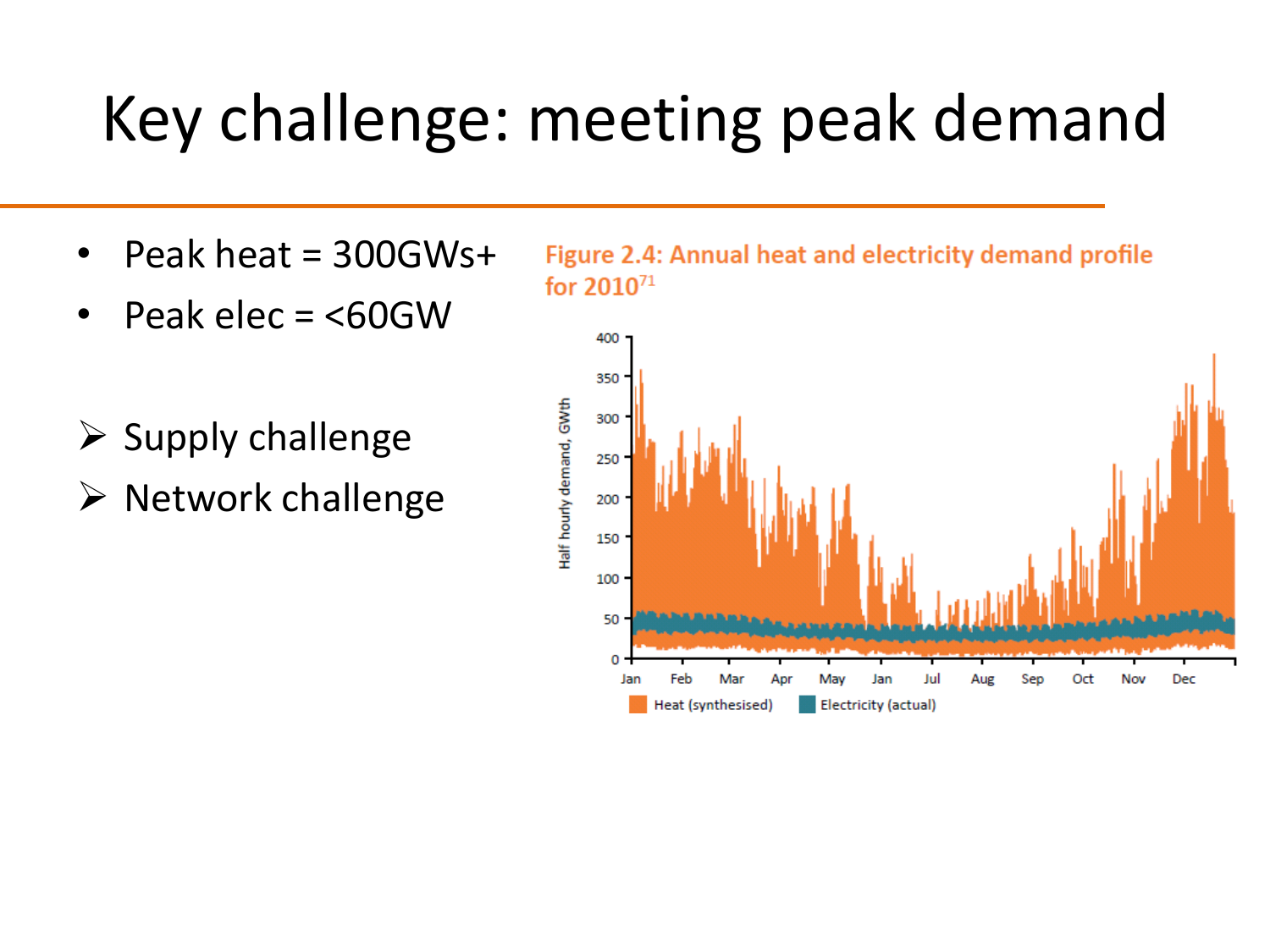## Assessment of options

- Decarbonisation potential
- Network impact
- Supply impact
- Consumer impact

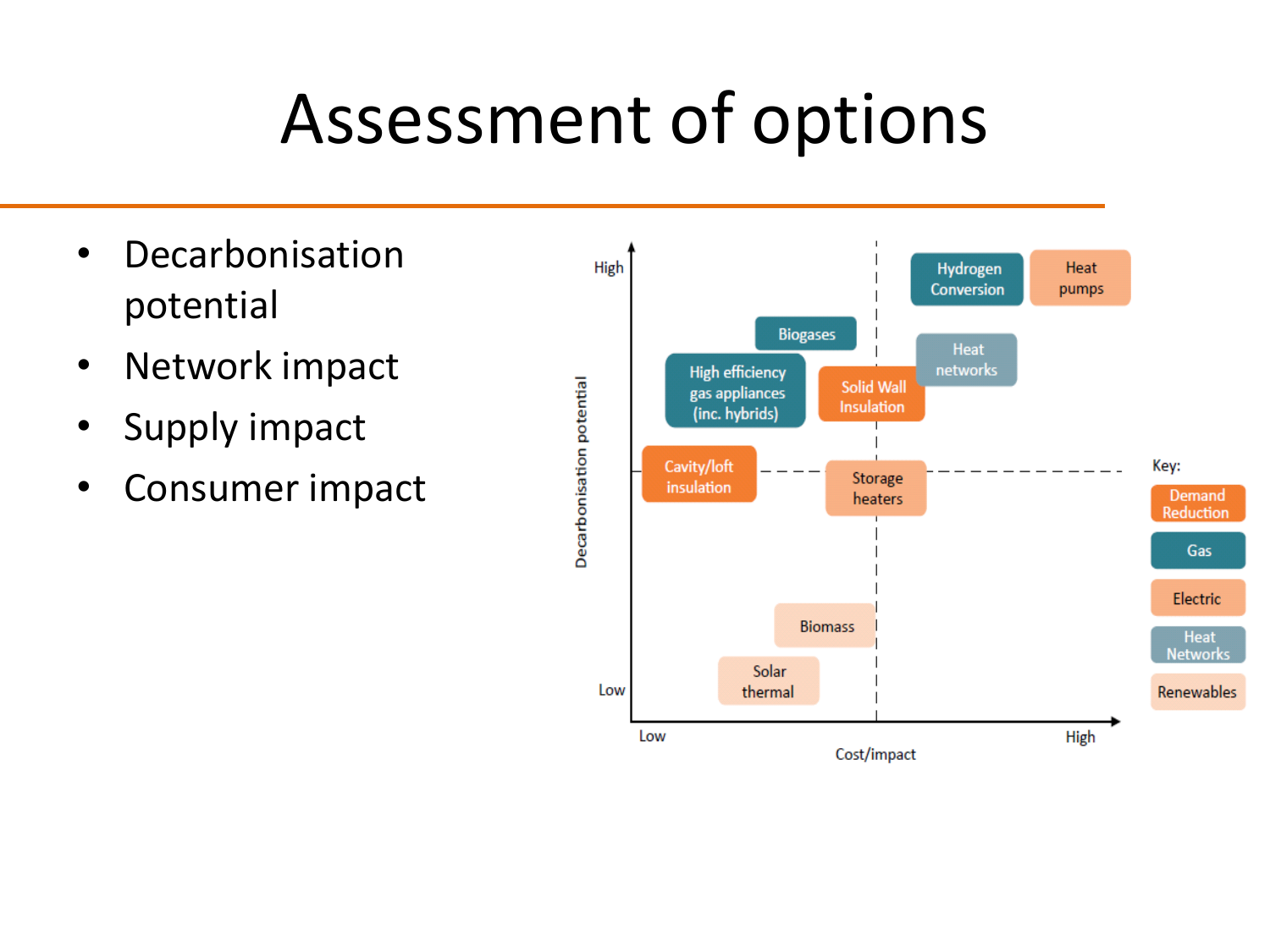# Energy efficiency

### Pros/potential

- Reduce heat demand by 20% by 2050?
- Low-cost measures: insulation/controls
- Co-benefits: reduce fuel poverty, health benefits
- No/low regret option

### Cons/cost

- Solid Wall: costly and disruptive
- ↓Installation rates
- Policy uncertainty
- Behavioural and financial barriers

- Infrastructure priority
- Efficiency standards
- Link Stamp Duty-EPC
- Reform mortgage affordability tests
- Expand fuel poverty schemes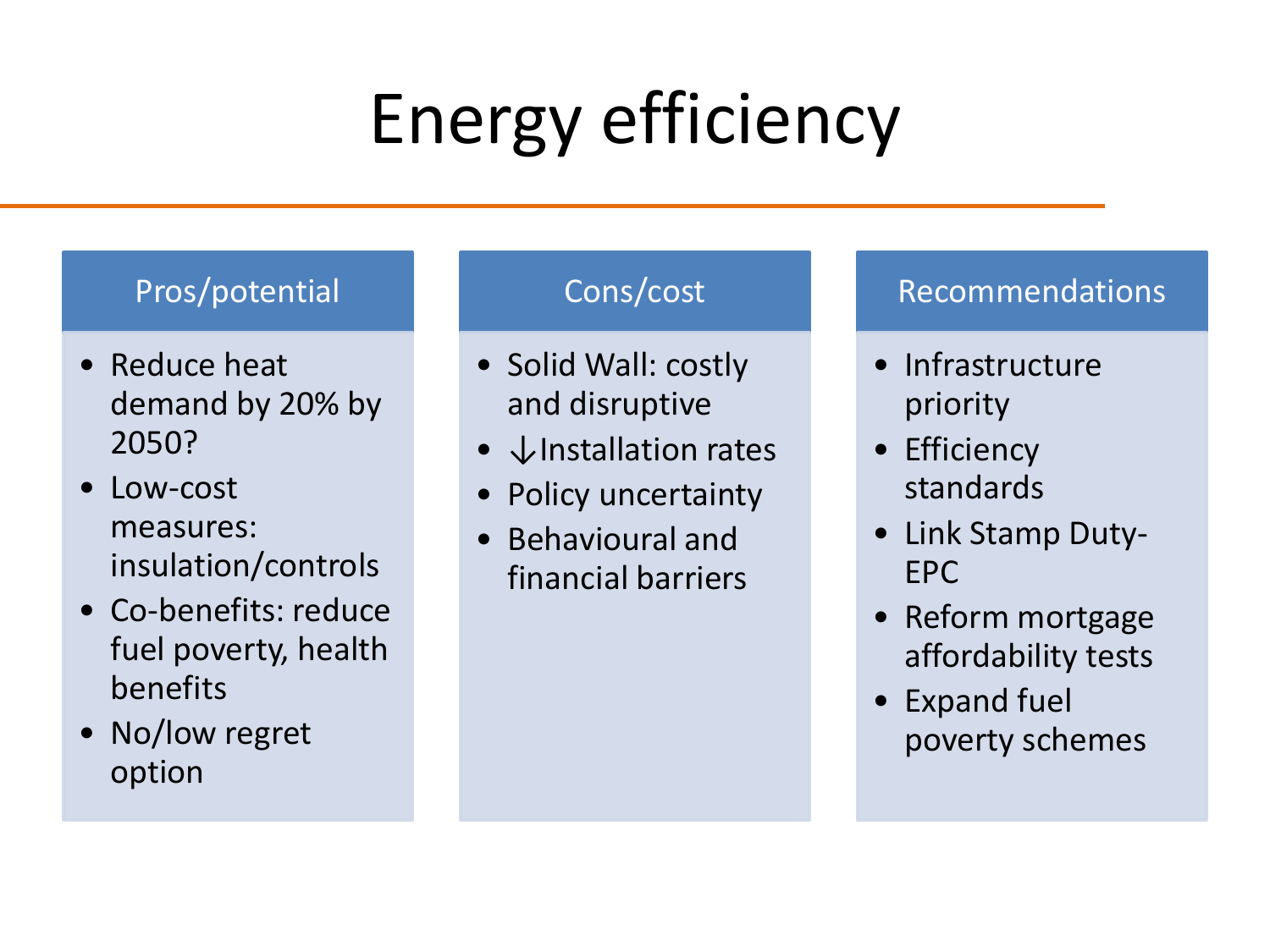## Green gas

#### Pros/potential

- High consumer acceptance
- High efficiency gas appliances (mCHP, GDHP, hybrid)
- Biogases (AD, bio-SNG, sewage gas)
- Hydrogen conversion =  $\sqrt{73\%}$ emissions

#### Cons/cost

- Limits to efficiency gains possible
- Bioenergy availability
- Hydrogen conversion
	- Cost
	- CCS requirement
	- Disruption to home

- Efficiency standards
- Boiler scrappage
- RHI: include GDHP
- Bio feedstock food / waste
- Gas standards
- Investigate hydrogen conversion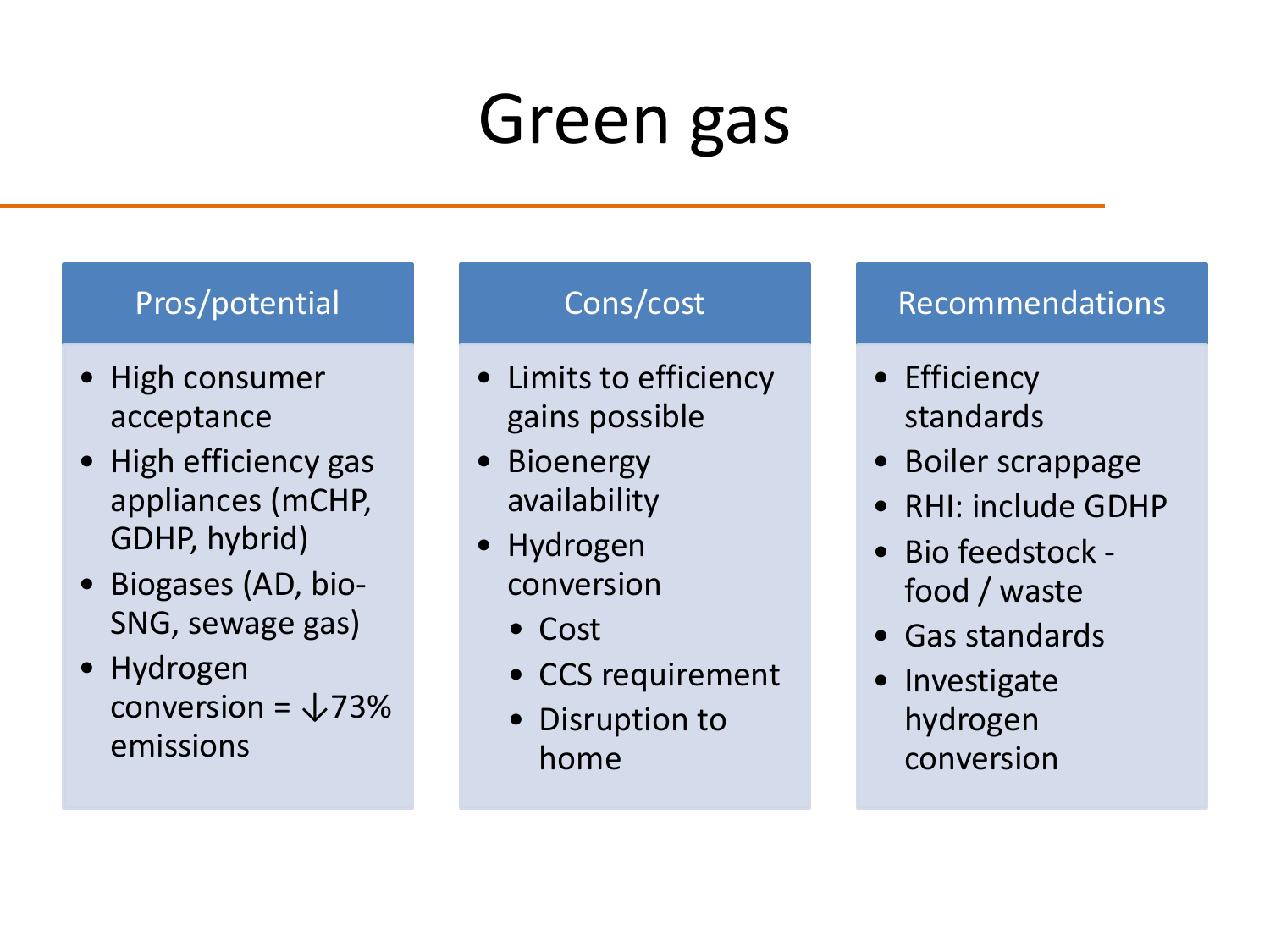# Electrification / heat pumps

#### Pros/potential

- Route to (near) zero carbon heat
- Hybrids gas/electric

#### Cons/cost

- High capital cost
- Disruption to home
- Performance issues?
- Consumer acceptance?
- Generation capacity
- Network investment
- $\cdot$  80% hholds = £300bn?

- Important role but < suggested by DECC
- Role in new builds / off gas grid
- Cap RHI tariffs (10p/kWh)
- Use carbon prices (gas versus elec)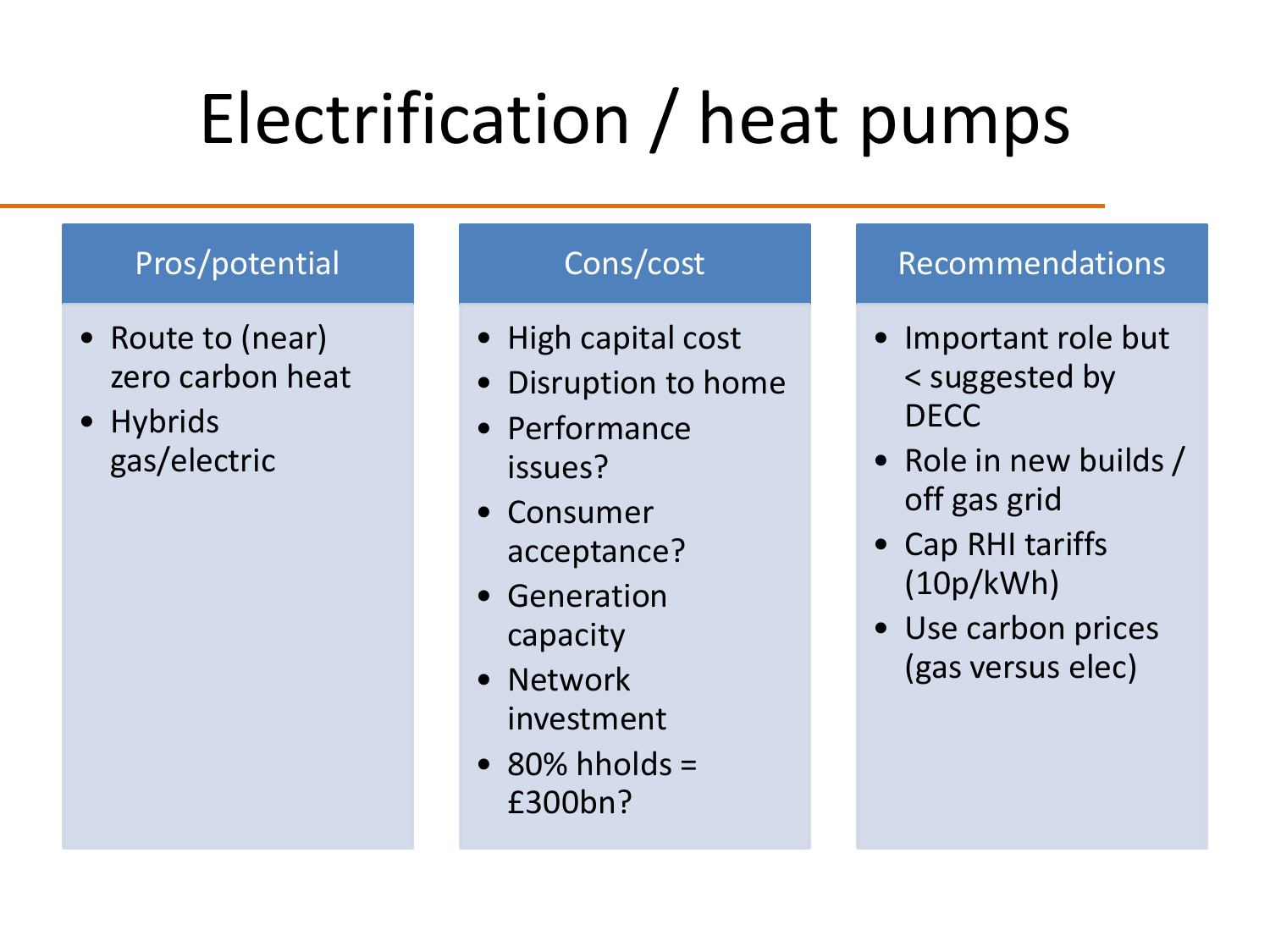## Heat networks

#### Pros/potential

- Potential 10-20% domestic heat by 2050?
- Can be as cheap as gas boiler
- Multiple heat sources. Reduce carbon over time.
- Heat storage

#### Cons/cost

- Consumer knowledge /acceptance?
- Consumer protection?
- Cost
- How to decarbonise heat networks?

- Bespoke regulatory regime (Ofgem)
- Extend HNDU remit to financial close
- Use HNIP to derisk/ future proof projects
- Wayleave / access rights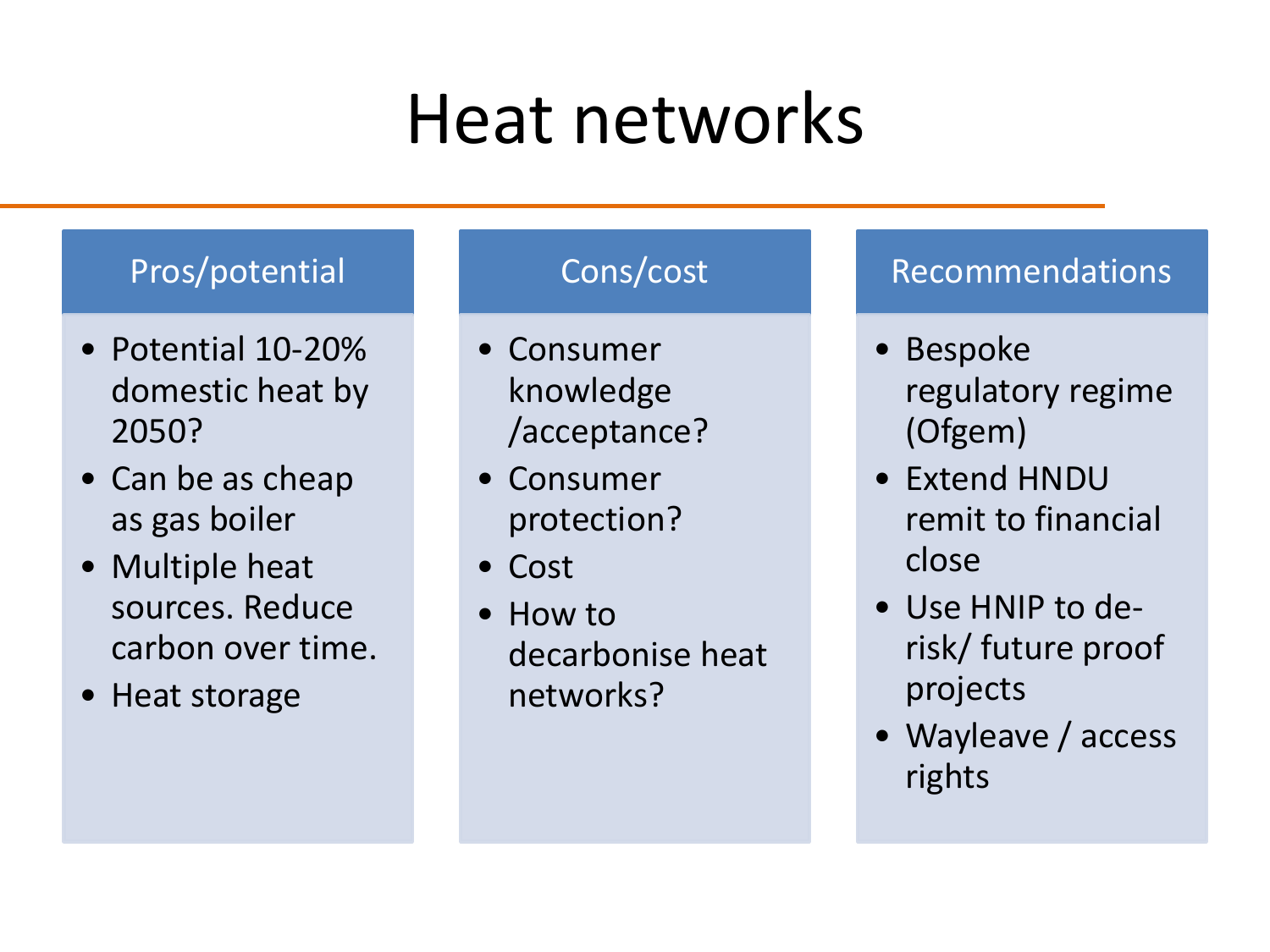### 80% scenario: 'path of least resistance'

#### Figure ES2: Scenario 1 – Mix of heating appliances



|                      | 2015       | 2030       | 2050       |
|----------------------|------------|------------|------------|
| Gas boiler           | 21,350,000 | 17,600,000 | 2,410,000  |
| Gas heat pump        |            | 1,160,000  | 10,150,000 |
| Hybrid HP gas boiler | 10,000     | 1,950,000  | 8,170,000  |
| Heat networks        | 500,000    | 2,000,000  | 4,000,000  |
| Oil boiler           | 2,600,000  | 1,270,000  | 150,000    |
| Direct electric      | 2,710,000  | 2,110,000  | 550,000    |
| Electric heat pumps  | 90,000     | 2,690,000  | 6,010,000  |
| Other                | 50,000     | 790,000    | 680,000    |
| Total                | 27,310,000 | 29,570,000 | 32,120,000 |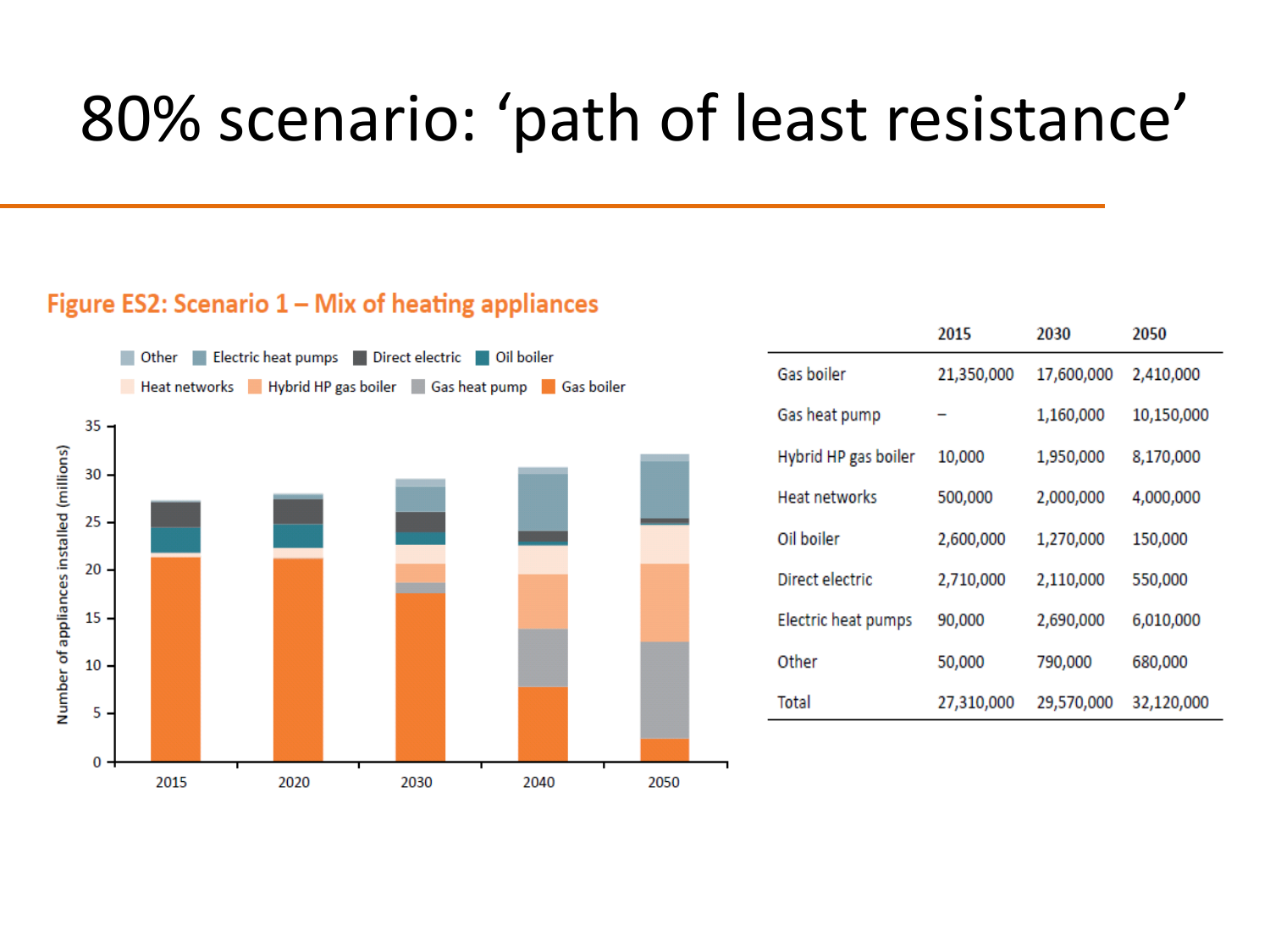### 80% scenario: 'path of least resistance'

#### Figure ES3: Scenario 1 - Annual emissions from domestic heating (excluding cooking)



- $\sqrt{80\%}$  cut in emissions by 2050 (↓42% by 2030)
- Residual emissions mainly gas
- 90%+ cut possible but requires different tech mix – elec / hydrogen